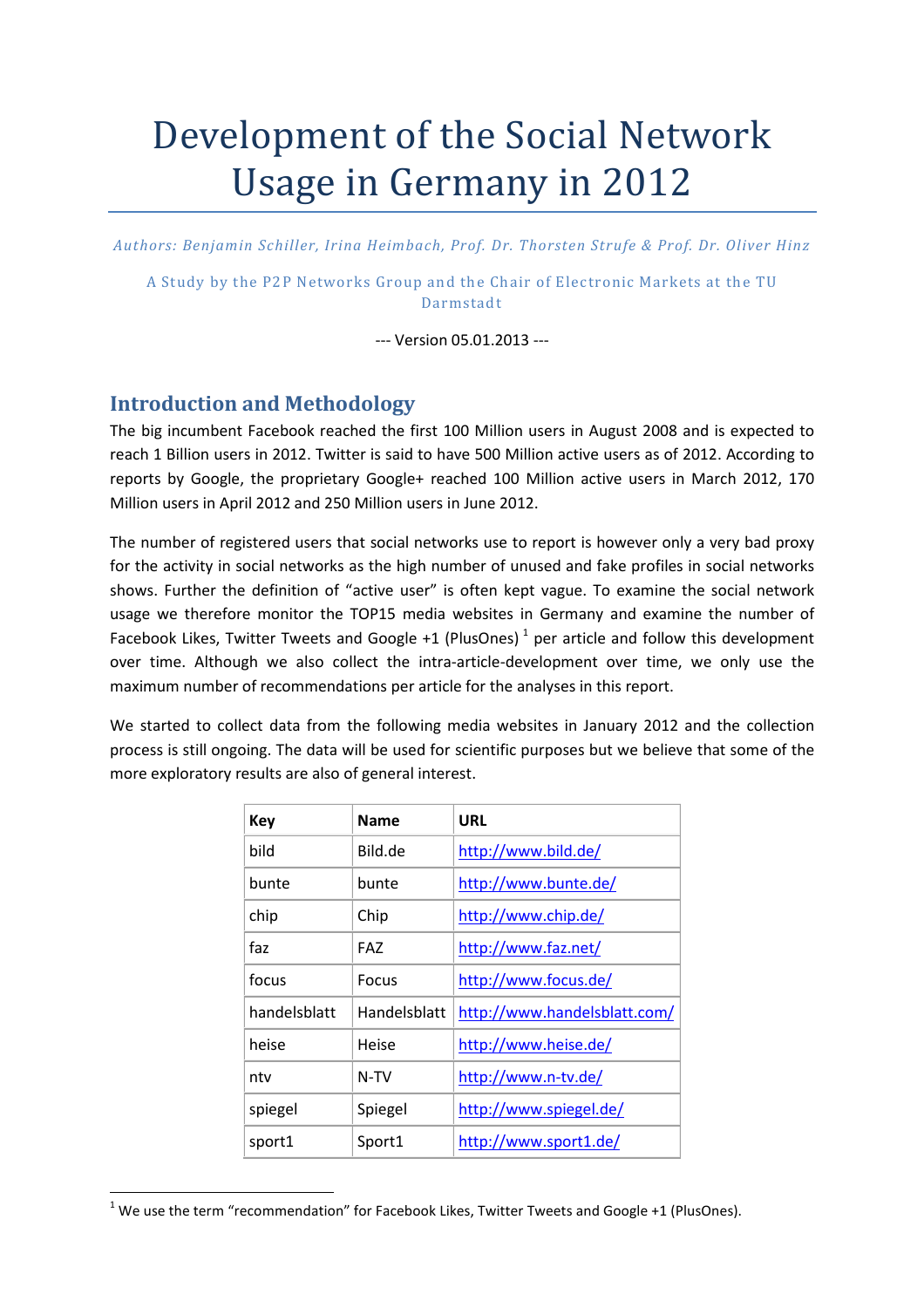| stern      | Stern      | http://www.stern.de/                                     |
|------------|------------|----------------------------------------------------------|
|            |            | sueddeutsche   Süddeutsche   http://www.sueddeutsche.de/ |
| tagesschau | Tagesschau | http://www.tagesschau.de/                                |
| welt       | Welt       | http://www.welt.de/                                      |
| zeit       | Zeit       | http://www.zeit.de/                                      |

Table 1: Indexed Websites

### **Results**

Overall we collected information on over 592k articles in 2012. The articles on the TOP15 media in Germany generated 5 Mio Tweets, 21.3 Mio Likes and 407k PlusOnes in 2012. Overall we gathered over 26.7 Million recommendations. The main fraction was generated by Facebook (79.8%), followed by Twitter (18.7%) and Google+ (1.5%). Google+ is still of minor importance in Germany when we look at the usage for recommending media content. Facebook is still the incumbent but the number of tweets compared to Facebook Likes is already impressive.

Compared to the first half of 2012, the market share of Twitter increased from 17.0% to 20.2% while the market share of Facebook went down from 81.9% to 78% in the second half of 2012. Google+ increased its market share from 1.1% (first half 2012) to 1.8% (second half 2012). Figure 1 illustrates the total number of recommendations on the three networks.



Figure 1: Number of Likes, Tweets and PlusOnes (Twitter and Google+ on secondary scale) per Day

The recommendations follow a long tail distribution: The top 10% of recommended articles yield 78% of all recommendations while 31.1% of all articles do not receive a single recommendation in any of the three networks.

The fraction of articles that receive more than 0 Likes, Tweets, PlusOnes increased for all three networks in 2012. More than 50% of all articles in the TOP15 media receive Facebook Likes or are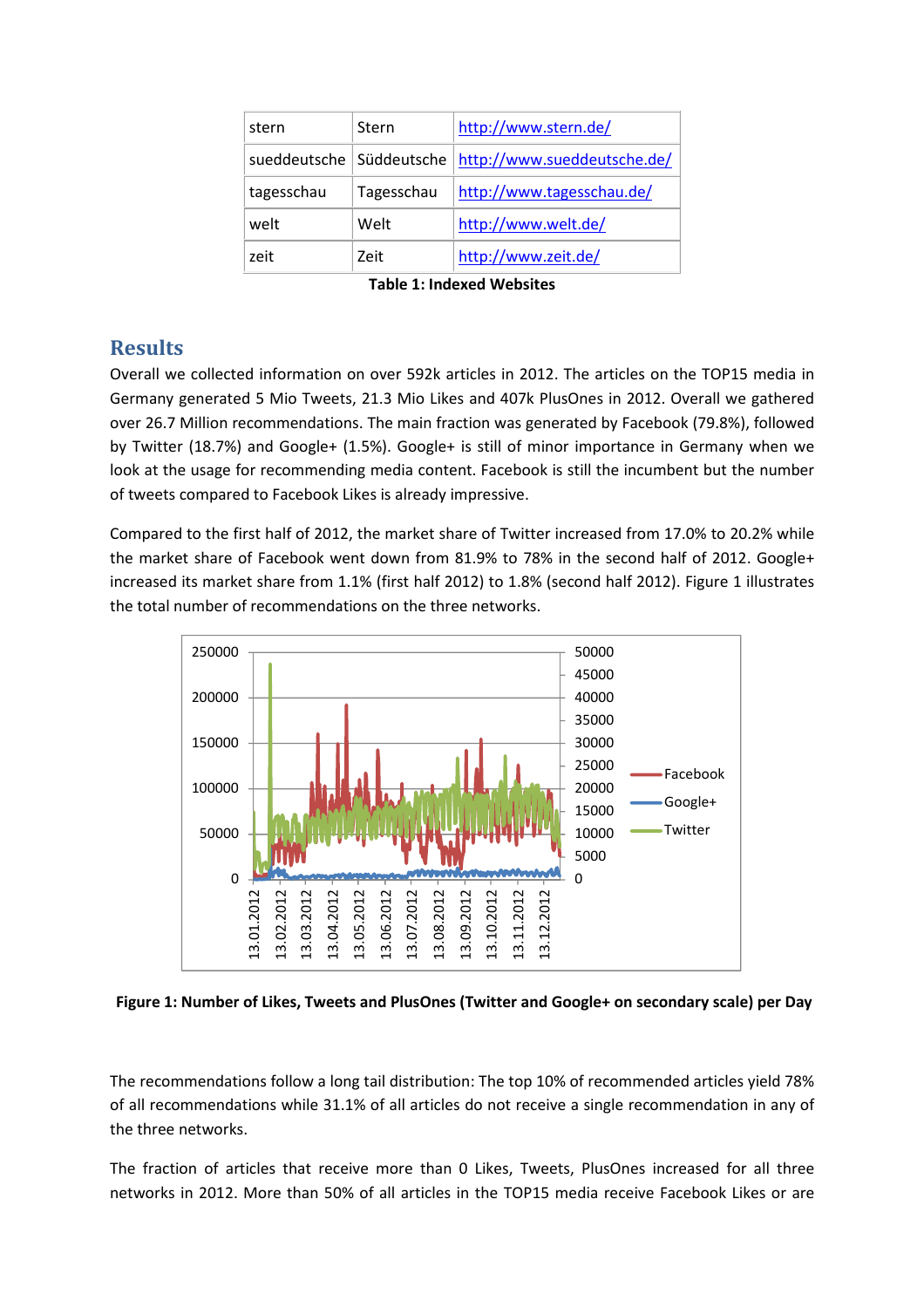tweeted. The fraction of articles that are discussed on Google+ is significantly lower and jumped from 10% in the first half of the year to 20% in the second half of 2012. Interestingly there are now more articles tweeted than liked on Facebook (see Figure 2).

However, the total number of recommendation is still substantially lower for Twitter than for Facebook. Articles received on average 35.5 Likes on Facebook, generated 8.8 Tweets and received on average 0.7 PlusOnes. However there is a clear growth in this area for Twitter and Google+ while the average number of Likes on Facebook per articles stagnates.



Figure 2: Fraction of Articles that receive more than 0 Likes, Tweets, PlusOnes

With respect to the media website that generated the recommendation, Spiegel Online dominates with 7.9 Million recommendations followed by Bild.de with 6.6 Million recommendations. Table 2 summarizes the Top 10.

| Rank           | <b>Website</b>      | <b>Number of</b><br><b>Recommendations</b> |
|----------------|---------------------|--------------------------------------------|
| $\mathbf{1}$   | Spiegel Online      | 7,921,213                                  |
| $\overline{2}$ | Bild.de             | 6,628,788                                  |
| 3              | Welt.de             | 2,685,738                                  |
| 4              | <b>Focus Online</b> | 1,792,960                                  |
| 5              | faz.net             | 1,449,776                                  |
| 6              | Sueddeutsche.de     | 1,439,305                                  |
| 7              | n-tv.de             | 1,073,384                                  |
| 8              | zeit.de             | 1,066,268                                  |
| 9              | Stern.de            | 753,589                                    |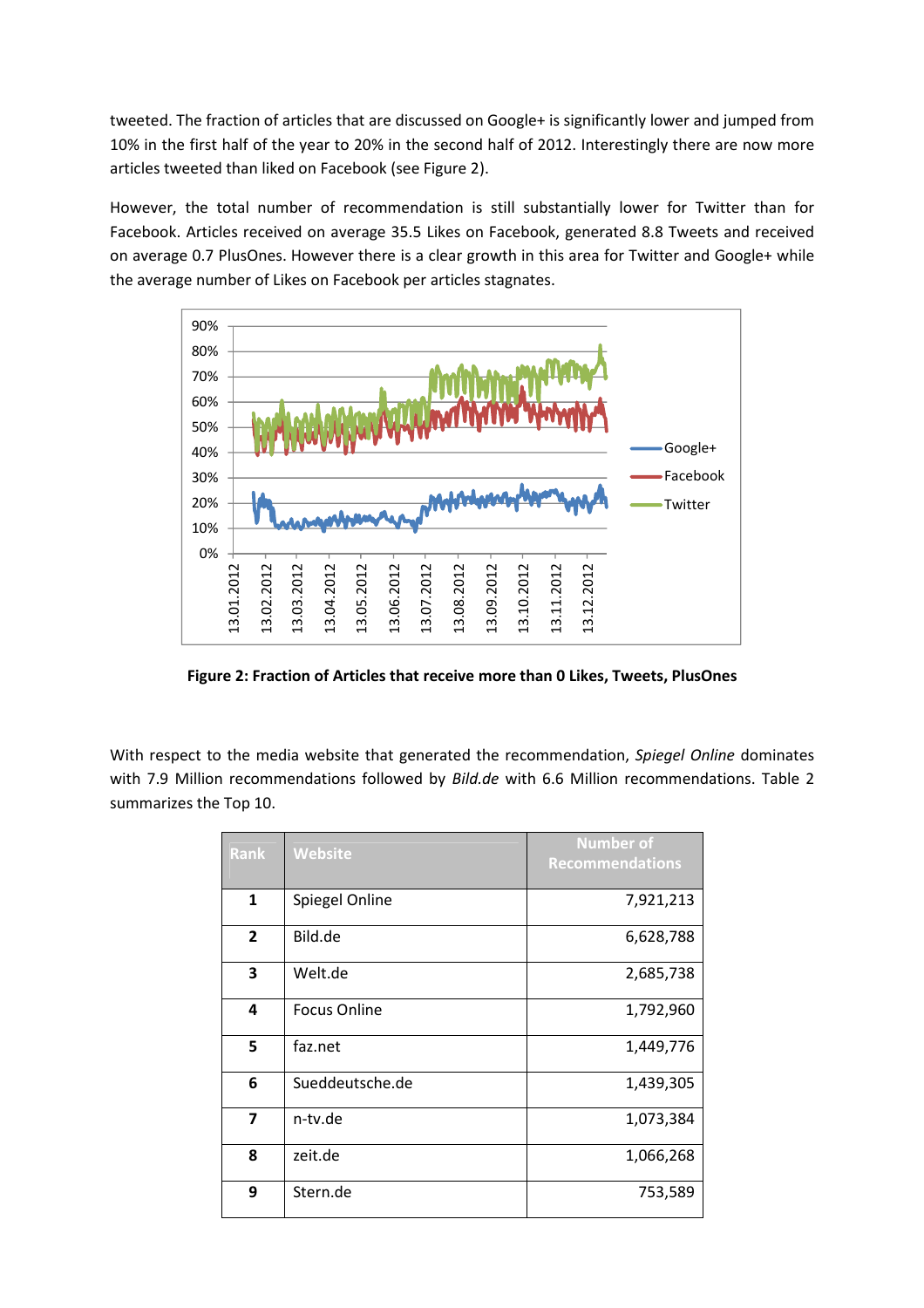| 10 | Handelsblatt | 732,317 |
|----|--------------|---------|
|    |              |         |

Table 2: Top 10 of Media with Respect to Recommendations in Social Networks

We also looked at the content of the recommended articles and examined the following resorts: Politics, Business & Economy, Sports, Science and Technology. Tables 3-7 summarize the results.

| <b>Rank</b>    | <b>Website</b>      | <b>Number of</b><br><b>Recommendations</b> |
|----------------|---------------------|--------------------------------------------|
| 1              | Spiegel Online      | 2.087.280                                  |
| $\overline{2}$ | Welt.de             | 789.675                                    |
| 3              | <b>Focus Online</b> | 437.587                                    |
| 4              | faz.net             | 401.900                                    |
| 5              | n-tv.de             | 369.663                                    |

| Rank           | <b>Website</b>      | <b>Number of</b><br><b>Recommendations</b> |
|----------------|---------------------|--------------------------------------------|
| 1              | Spiegel Online      | 922.862                                    |
| $\overline{2}$ | Welt.de             | 456.864                                    |
| 3              | faz.net             | 369.433                                    |
| 4              | <b>Focus Online</b> | 302.896                                    |
| 5              | n-tv.de             | 154.046                                    |

Table 4: Resort Business & Economics Top 5

| <b>Rank</b>    | Website             | <b>Number of</b><br><b>Recommendations</b> |
|----------------|---------------------|--------------------------------------------|
| 1              | Heise.de            | 662.570                                    |
| $\overline{2}$ | Chip.de             | 301.945                                    |
| 3              | <b>Focus Online</b> | 152.623                                    |
| 4              | Bild.de             | 137.323                                    |
| 5              | Spiegel Online      | 125.384                                    |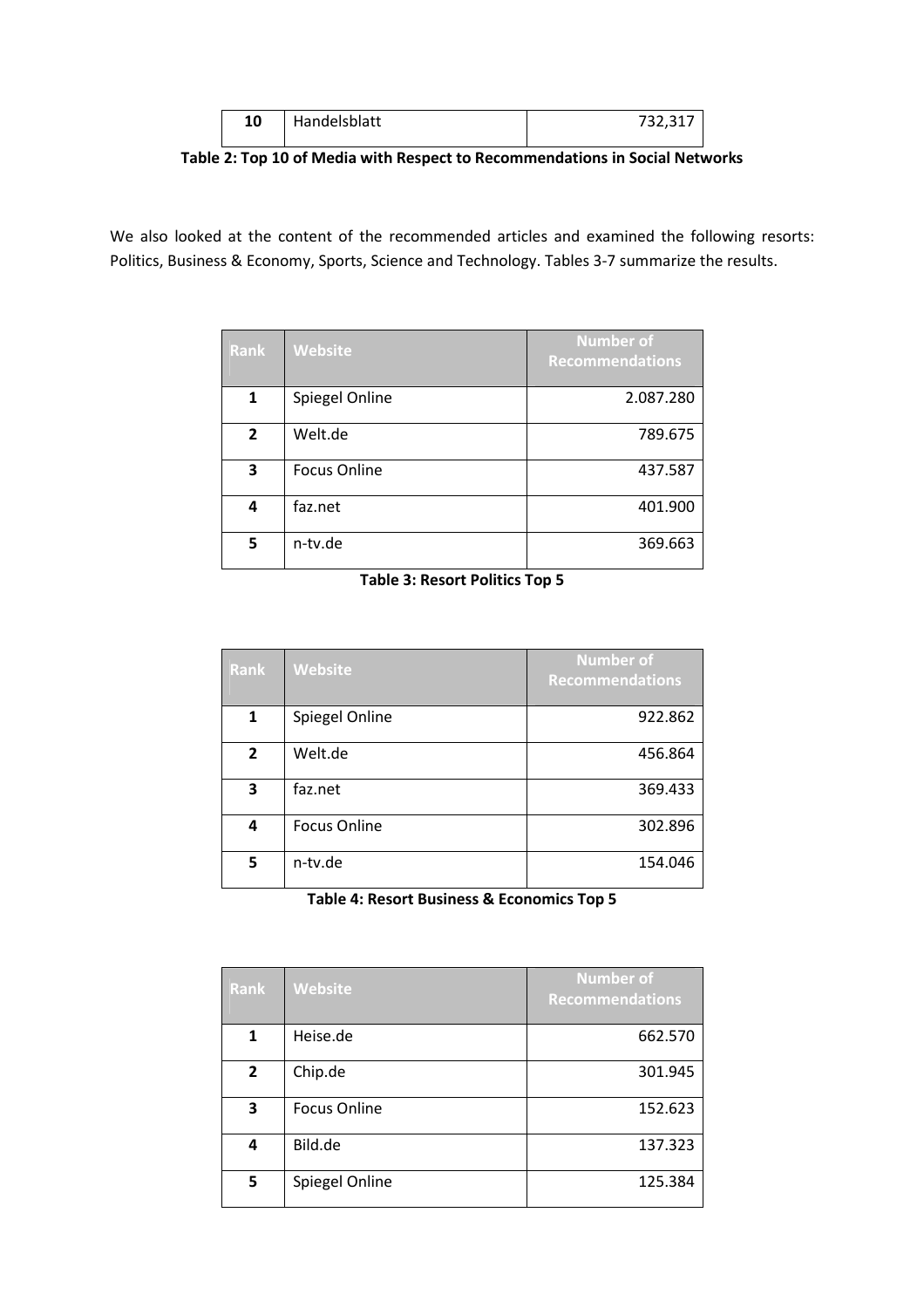#### Table 5: Resort Technology Top 5

| <b>Rank</b>    | <b>Website</b>      | Number of<br><b>Recommendations</b> |
|----------------|---------------------|-------------------------------------|
| 1              | Bild.de             | 1.311.509                           |
| $\overline{2}$ | Spiegel Online      | 506.190                             |
| 3              | Welt.de             | 214.201                             |
| 4              | <b>Focus Online</b> | 213.054                             |
| 5              | faz.net             | 113.237                             |

Table 6: Resort Sports Top 5

| <b>Rank</b>  | <b>Website</b>      | <b>Number of</b><br><b>Recommendations</b> |
|--------------|---------------------|--------------------------------------------|
| $\mathbf{1}$ | Spiegel Online      | 560.551                                    |
| $\mathbf{2}$ | Welt.de             | 97.387                                     |
| 3            | <b>Focus Online</b> | 84.772                                     |
| 4            | n-tv.de             | 57.339                                     |
| 5            | Zeit.de             | 54.516                                     |

|  |  |  | <b>Table 7: Resort Science Top 5</b> |  |
|--|--|--|--------------------------------------|--|
|--|--|--|--------------------------------------|--|

Figure 3 shows that the usage of networks differs across the media sites. Users on Bild.de use Facebook Likes nearly exclusively while Spiegel.de shows a more representative distribution for the sample. Handelsblatt.com, a website focusing on news from business and economy shows a higher share of Twitter usage. This also holds for Heise.de, a specialist for topics in the area of technology, where we can also see a higher usage of Google+. These differences could be caused by different users' characteristics which we will be in the focus of our future scientific analyses.